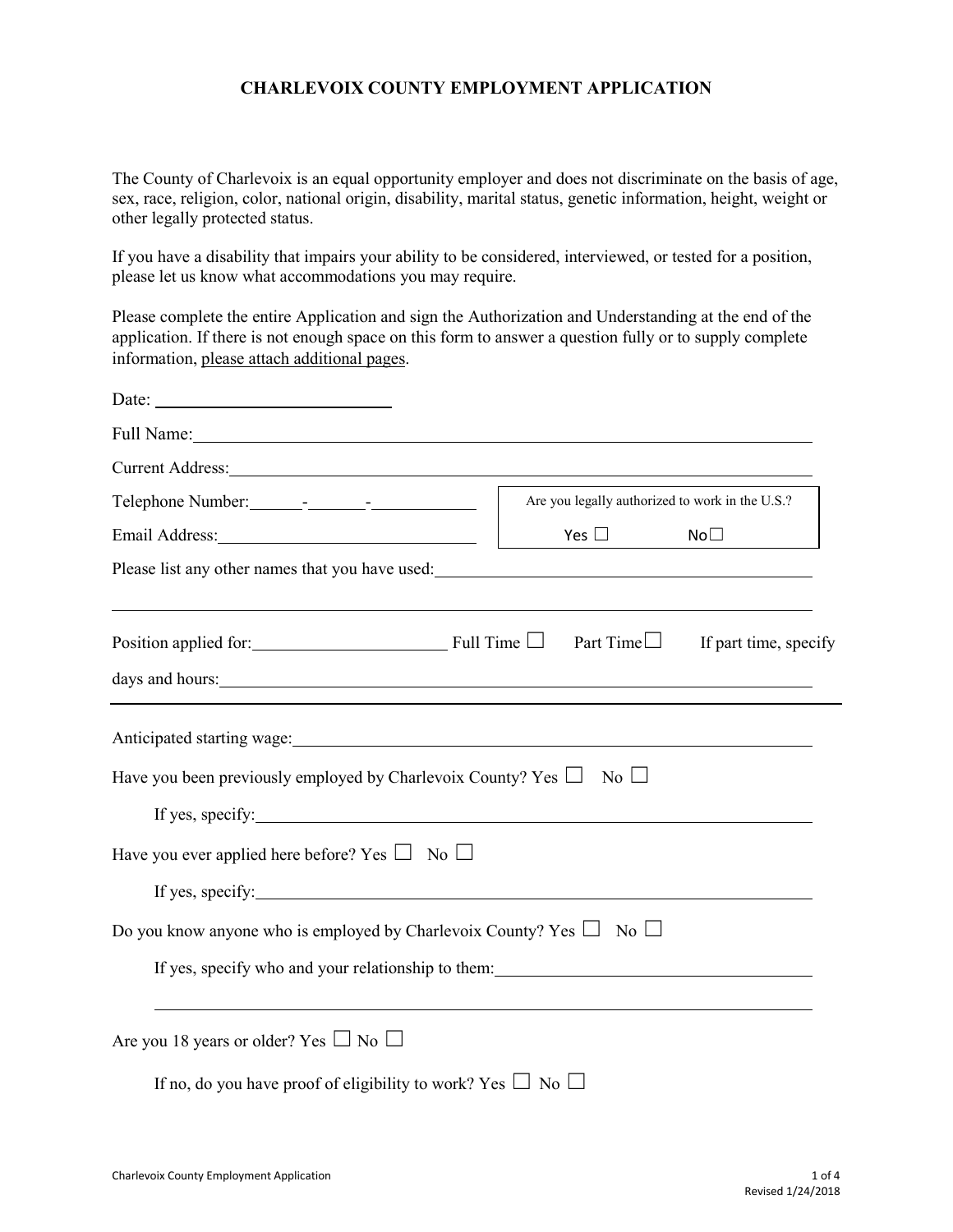## EDUCATION

|             | Name and Address | Number<br>of Years<br>Attended | Course of Study or<br>Degree Conferred |
|-------------|------------------|--------------------------------|----------------------------------------|
| High School |                  |                                |                                        |
|             |                  |                                |                                        |
|             |                  |                                |                                        |
|             |                  |                                |                                        |
| College     |                  |                                |                                        |
|             |                  |                                |                                        |
|             |                  |                                |                                        |
| Other       |                  |                                |                                        |
|             |                  |                                |                                        |

Are you presently attending school or plan on furthering your education? Yes  $\Box$  No  $\Box$  If so, please specify courses being taken and time commitment: \_\_\_\_\_\_\_\_\_\_\_\_\_\_\_\_\_\_\_\_\_\_\_\_\_\_\_\_\_\_\_\_

What experiences, skills or qualifications do you feel would qualify you for the position?

| Note to Applicants: DO NOT ANSWER THIS NEXT QUESTION UNLESS YOU HAVE BEEN<br>INFORMED ABOUT THE REQUIREMENTS OF THE JOB FOR WHICH YOU ARE APPLYING. |
|-----------------------------------------------------------------------------------------------------------------------------------------------------|
| Are you able to perform, with or without accommodation, the functions of the job for which you have<br>applied? Yes $\Box$ No $\Box$                |
| Have you ever been bonded? Yes $\Box$ No $\Box$                                                                                                     |
| If yes, please describe:                                                                                                                            |
|                                                                                                                                                     |
| $\overline{N_0}$<br>Have you ever lost your bonded status? Yes $\Box$                                                                               |
| If yes, please provide details:                                                                                                                     |
|                                                                                                                                                     |
| $\overline{N_0}$<br>Do you hold an professional licenses or certifications? Yes $\Box$                                                              |
| If yes, please list and describe:                                                                                                                   |
|                                                                                                                                                     |
|                                                                                                                                                     |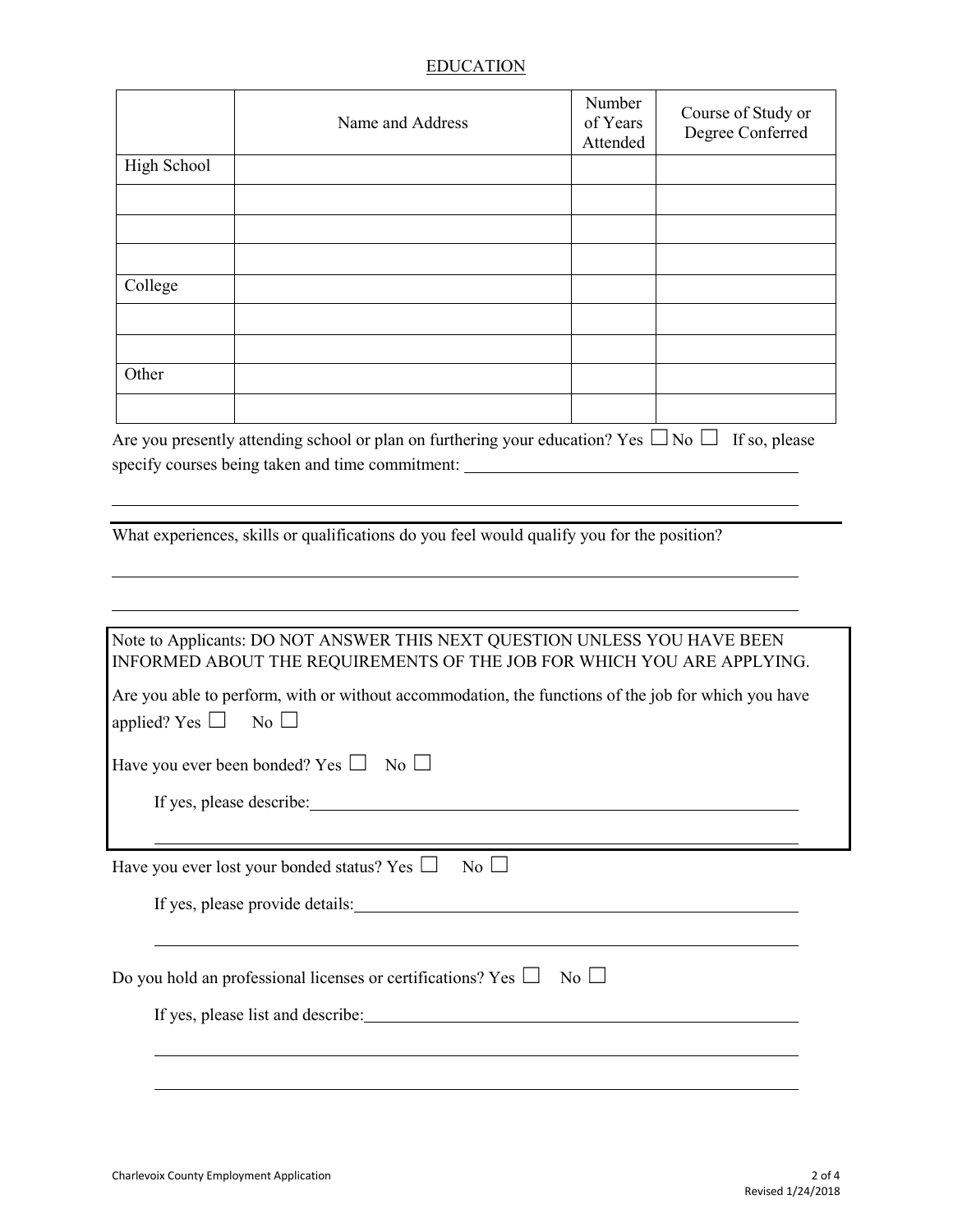|  | Have you ever had a professional license or certification revoked or suspended? Yes $\square$ No $\square$ |  |  |
|--|------------------------------------------------------------------------------------------------------------|--|--|
|  |                                                                                                            |  |  |

If yes, please list and describe:

|                                                  | Are you currently under investigation by any agency or department concerning any licensure or |
|--------------------------------------------------|-----------------------------------------------------------------------------------------------|
| certification matter? Yes $\square$ No $\square$ |                                                                                               |

If yes, please provide details:

## EMPLOYMENT HISTORY

Start with most recent; include your entire employment history and military service; attach additional pages if necessary.

| Company Name, Address and<br>Telephone                             | Dates of<br>Employment |         | Position, Duties & | Reasons for      |  |  |
|--------------------------------------------------------------------|------------------------|---------|--------------------|------------------|--|--|
|                                                                    | From                   | To      | Supervisor         | Leaving          |  |  |
|                                                                    |                        |         |                    |                  |  |  |
|                                                                    |                        |         |                    |                  |  |  |
|                                                                    |                        |         |                    |                  |  |  |
|                                                                    |                        |         |                    |                  |  |  |
|                                                                    |                        |         |                    |                  |  |  |
|                                                                    |                        |         |                    |                  |  |  |
|                                                                    |                        |         |                    |                  |  |  |
|                                                                    |                        |         |                    |                  |  |  |
|                                                                    |                        |         |                    |                  |  |  |
|                                                                    |                        |         |                    |                  |  |  |
|                                                                    |                        |         |                    |                  |  |  |
|                                                                    |                        |         |                    |                  |  |  |
|                                                                    |                        |         |                    |                  |  |  |
| Are you currently employed? Yes $\Box$ No $\Box$                   |                        |         |                    |                  |  |  |
| If yes, may we contact your current employer? Yes $\Box$ No $\Box$ |                        |         |                    |                  |  |  |
| PERSONAL REFERENCES<br>(not former employers or relatives)         |                        |         |                    |                  |  |  |
| Name and Occupation                                                |                        | Address |                    | Telephone Number |  |  |
|                                                                    |                        |         |                    |                  |  |  |